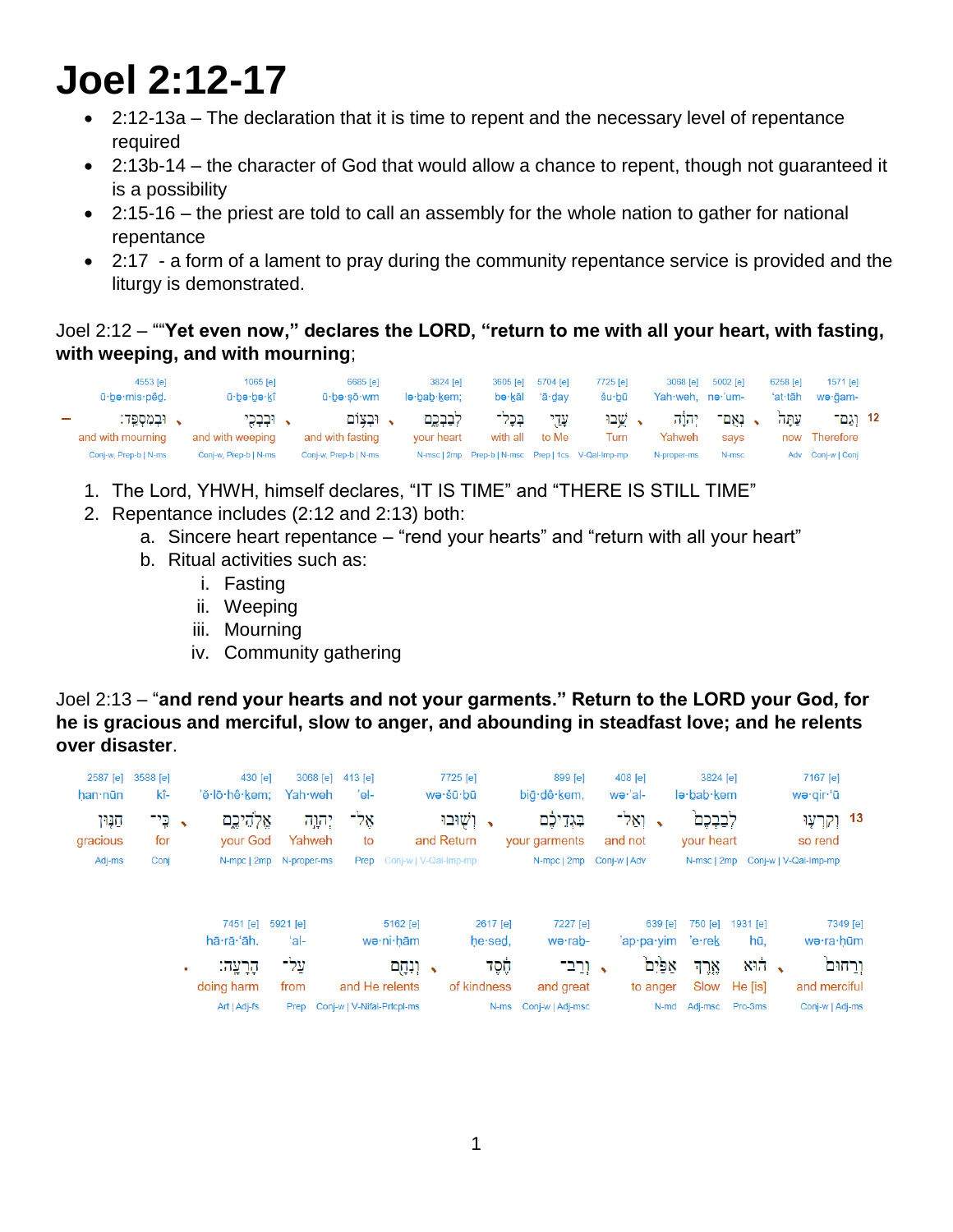- 1. The formula and typical character of God that allows repentance:
	- a. Num.14:18 "The Lord is slow to anger and abounding in steadfast love, forgiving iniquity and transgression, but he will by no means clear the guilty, visiting the iniquity of the fathers on the children, to the third and the fourth generation."
	- b. Nehemiah 9:17 "They refused to obey and were not mindful of the wonders that you performed among them, but they stiffened their neck and appointed a leader to return to their slavery in Egypt. But you are a God ready to forgive, gracious and merciful, slow to anger and abounding in steadfast love, and did not forsake them."
	- c. Psalm 86:15 "But you, O Lord, are a God merciful and gracious, slow to anger and abounding in steadfast love and faithfulness."
	- d. Psalm 103:8 "The Lord is merciful and gracious, slow to anger and abounding in steadfast love.
	- e. Psalm 145:8 "The Lord is gracious and merciful, slow to anger and abounding in steadfast love."
	- f. Jonah 4:2 "And he prayed to the Lord and said, 'O Lord, is not this what I said when I was yet in my country? That is why I made haste to flee to Tarshish; for I knew that you are a gracious God and merciful, slow to anger and abounding in steadfast love, and relenting from disaster.' "
	- g. Nahum 1:3 "The Lord is slow to anger and great in power, and the Lord will by no means clear the guilty. His way is in whirlwind and storm, and the clouds are the dust of his feet."
- 2. YHWH's character:
	- a. Gracious
	- b. Merciful
	- c. Slow to anger
	- d. Abounding in steadfast love
	- e. Relents over disaster

## Joel 2:14 – "**Who knows whether he will not turn and relent, and leave a blessing behind him, a grain offering and a drink offering for the LORD your God**?

| 4503 [e]                           | 1293 [e]               | $310$ [e]               | 7604 [e]                                 |          | 5162 [e]                                |         | 7725 [e]                                |                              | 3045 [e]         | 4310 [e]                                      |                     |
|------------------------------------|------------------------|-------------------------|------------------------------------------|----------|-----------------------------------------|---------|-----------------------------------------|------------------------------|------------------|-----------------------------------------------|---------------------|
|                                    | min·hāh bə·rā·kāh,     | 'a·hă·rāw               | wə·hiš·'îr                               |          | we·ni·hām;                              |         | vā∙šūb                                  |                              | yō·w·dê·a'       | mî                                            |                     |
| מִנְחָָה<br>a grain offering       | בְּרָכָה<br>a blessing | אַחֲרָיוֹ<br>behind Him | ר והשאיר <b>.</b><br>and leave           |          | וִנְחֶם                                 |         | יָשׁוּב<br>and relent [if] He will turn |                              | יוֹדֻעַ<br>knows | Who                                           | 14 מֶי              |
| $N-fs$                             | $N-fs$                 |                         | Prep   3ms Conj-w   V-Hifil-ConjPerf-3ms |          | Conj-w   V-Nifal-ConjPerf-3ms           |         | V-Qal-Imperf-3ms V-Qal-Prtcpl-ms        |                              |                  | Interrog                                      |                     |
|                                    |                        |                         |                                          | Đ<br>? פ | 'ě·lō·hê·kem.<br>אֵלהֵיכֵם:<br>your God | 430 [e] |                                         | 3068 [e]<br>Yah weh<br>ליהוה |                  | wā·ne·sek,<br>for Yahweh and a drink offering | 5262 [e]<br>וֶנֶסֶד |
| $\sim$ $\sim$ $\sim$ $\sim$ $\sim$ | $-$                    |                         |                                          | Punc     | N-mpc   2mp                             |         | Prep-I   N-proper-ms                    |                              |                  | Conj-w   N-ms                                 |                     |

- 1. "Who knows?"
	- a. Is *mi yowdea* in Hebrew:
		- i. *mi* /me/ means "who?"
		- ii. *yowdea* from *yada* /yaw-dah/ means "to know". This form yowdea means "knows"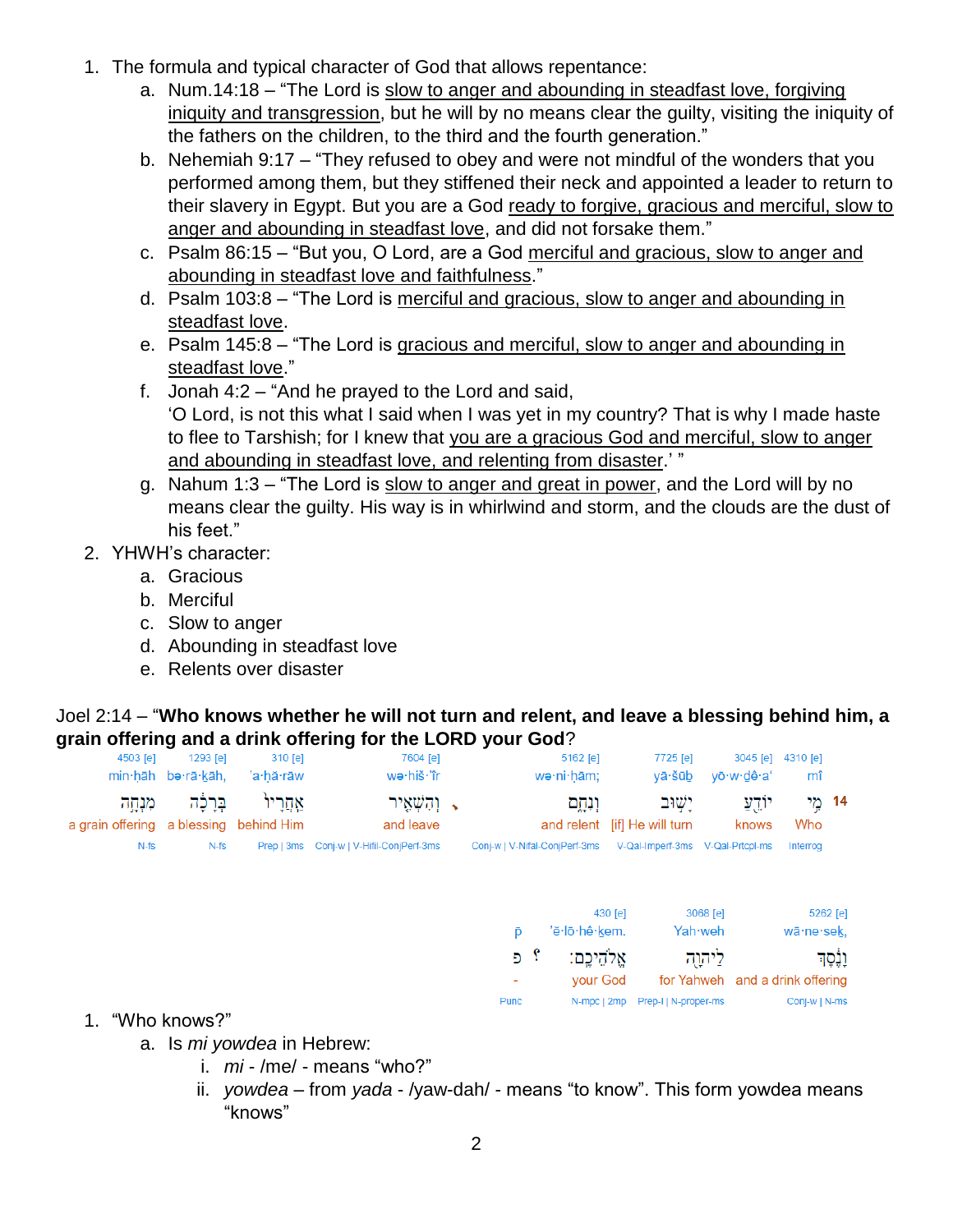- b. "Who knows", or *me yowdea*, is a clear indication that:
	- i. YHWH is not an automatic machine or Canaanite God
	- ii. YHWH is a free agent and is free to respond as he desires. Maybe he will, maybe he won't. We do not know.
- 2. Consider Hosea 6:1-3 is being quoted by an unrepentant Israel who believe they can manipulate and predict YHWH like he is some kind of mechanical, self-serving Pagan deity:

"Come, let us return to the Lord. He has torn us to pieces but he will heal us; he has injured us but he will bind up our wounds. After two days he will revive us; on the third day he will restore us, that we may live in his presence. Let us acknowledge the Lord; let us press on to acknowledge him. As surely as the sun rises, he will appear; he will come to us like the winter rains, like the spring rains that water the earth." – Hosea 6:1-3

## Joel 2:15 – "**Blow the trumpet in Zion; consecrate a fast; call a solemn assembly**;

|        | 6116 <b>[e]</b><br>'ă∙sā∙rāh. | 7121 [e]<br>air 'ū | 6685 [e]<br>sō∙wm | 6942 [e]<br>qad·də·šū-            | 6726 [e]<br>bə·şî·yō·wn; | 7782 [e]<br>šō·w·pār        | 8628 [e]<br>tiq·'ū          |  |
|--------|-------------------------------|--------------------|-------------------|-----------------------------------|--------------------------|-----------------------------|-----------------------------|--|
| $\sim$ | עֲצַרֵה:<br>a sacred assembly | ג קראו<br>Call     | צום               | קישוי $\sim$<br>a fast Consecrate | בִצְיִוּן                | שופר<br>in Zion the trumpet | 15 הָקִעָּוּ<br><b>Blow</b> |  |
|        |                               | N-fs V-Qal-Imp-mp  | N-ms              | V-Piel-Imp-mp                     | Prep-b   N-proper-fs     |                             | N-ms V-Qal-Imp-mp           |  |

- 1. Priest are addressed and told to blow the trumpet.
- 2. Similar to the Lord sounding his trumpet in Joel 2:1 to either:
	- a. Organize his army for invasion
	- b. Or, telling the watchmen on the walls of Jerusalem to sound the alarm because the Lord's army is beginning their invasion of Jerusalem.
- 3. This is a command for the priest to:
	- a. take the lead,
	- b. organize the community and
	- c. do their job
- 4. Notice the need for full public repentance. All the people are to join in the assembly of repentance including elders, children, infants, bride and bridegroom…"all the people" are to gather.

## Joel 2:16 – "**gather the people. Consecrate the congregation; assemble the elders; gather the children, even nursing infants. Let the bridegroom leave his room, and the bride her chamber**.

| 3243 [e]<br>we·yō·ne·qê<br>→ וְיֹנְקֵי<br>and babes | 5768 [e]<br>'ō·w·lā·lîm.<br>עוללים<br>the sons | $622$ [e]<br>′is∙pū<br>אִסְפוֹ<br>Gather | zə gê nîm, | 2205 [e]<br>זקנים<br>the elders | 6908 [e]<br>qib∙şū<br>→ קִבְצִוּ<br>Assemble |  | 6951 [e]<br>qā·hāl<br>קָדֶל<br>the congregation |                    | 6942 [e]<br>qad∙də∙šū<br>קדְשָׁוּ<br>Sanctify | $\hat{\phantom{a}}$ | 5971 [e]<br>ʻām<br>۵ý<br>the people | 622 [e]<br>$i$ s-pū-<br>16 אספוּ־<br>Gather |                     |
|-----------------------------------------------------|------------------------------------------------|------------------------------------------|------------|---------------------------------|----------------------------------------------|--|-------------------------------------------------|--------------------|-----------------------------------------------|---------------------|-------------------------------------|---------------------------------------------|---------------------|
| Conj-w   V-Qal-Prtcpl-mpc                           |                                                | N-mp V-Qal-Imp-mp                        |            |                                 | Adj-mp V-Qal-Imp-mp                          |  |                                                 | N-ms V-Piel-Imp-mp |                                               |                     | N-ms                                | V-Qal-Imp-mp                                |                     |
|                                                     |                                                | mê hup pā tāh.                           | 2646 [e]   |                                 | 3618 [e]<br>we·kal·lāh                       |  | 2315 [e]<br>mê hed rōw.                         |                    | 2860 [e]<br>hā tān                            |                     | 3318 [e]<br>yê sê                   | šā·dā·yim;                                  | 7699 [e]            |
|                                                     | ٠                                              | from her dressing room                   | מחפתה:     |                                 | → וְכַלֻּה<br>and the bride                  |  | מחדרו<br>from his chamber the bridegroom        |                    | ֿקָמֶּך                                       |                     | XX?<br>let go out                   |                                             | שְׁדֵיִם<br>nursing |
|                                                     |                                                | Prep-m   N-fsc   3fs                     |            |                                 | Conj-w   N-fs                                |  | Prep-m   N-msc   3ms                            |                    | $N-ms$                                        |                     | V-Qal-Imperf-3ms                    |                                             | $N$ -md             |